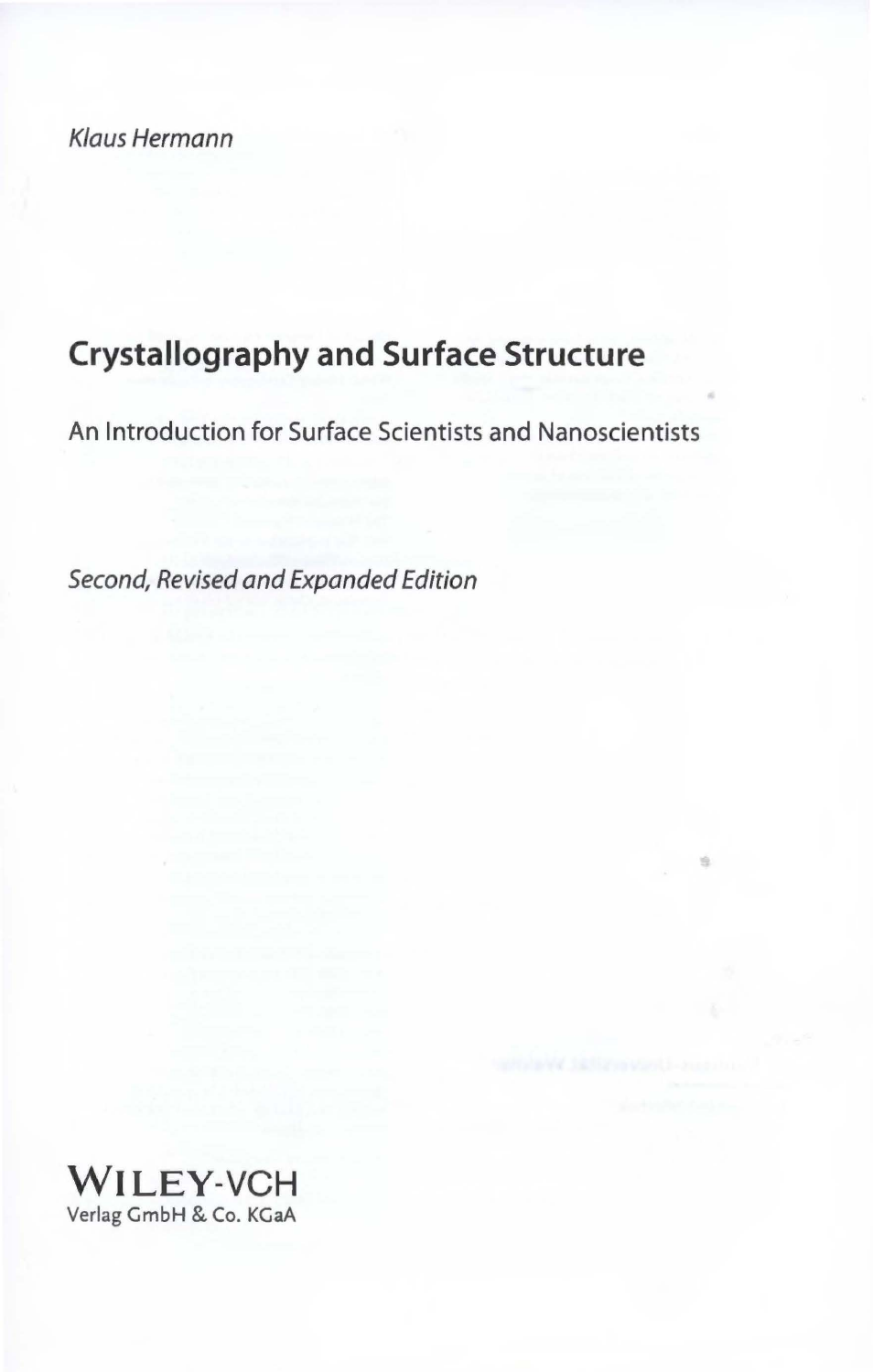# **Contents**

**Preface to the Second Edition** *IX*  **Preface to the First Edition** *XI* 

- $\mathbf{1}$ **lntroduction** 1
- 2 2.1 **Bulk Crystals: Three-Dimensional Lattices** 7 Basic Definition 7
- 2.2 Representation of Bulk Crystals 11
- 2.2.1 Alternative Descriptions Conserving the Lattice Representation *12*

 $|V|$ 

- 2.2.2 Alternative Descriptions Affecting the Lattice Representation *14*
- 2.2.2.1 Cubic, Hexagonal, and Trigonal Lattices *16*
- 2.2.2.2 Superlattices and Repeated Slabs *25*
- 2.2.2.3 Linear Transformations of Lattice Vectors *29*
- 2.2.3 Centered Lattices *31*
- 2.3 Periodicity Cells of Lattices *35*
- 2.4 Lattice Symmetry *38*
- 2.5 Reciprocal Lattice *49*
- 2.6 Neighbor Shells *52*
- 2.7 Nanopartides and Crystallites 63
- 2.8 Incommensurate Crystals and Quasicrystals *71*
- 2.8.1 Modulated Structures *71*
- 2.8.2 Incommensurate Composite Crystals *73*
- 2.8.3 Quasicrystals 76
- 2.9 Exercises 82

### **3 Crystal Layers: Two-Dimensional Lattices** *91*

- 3.1 Basic Definition, Miller Indices *91*
- 3.2 Netplane-Adapted Lattice Vectors 96
- 3.3 Symmetrically Appropriate Lattice Vectors: Minkowski Reduction 98
- 3.4 Miller Indices for Cubic and Trigonal Lattices *100*
- 3.5 Alternative Definition of Miller Indices and Miller-Bravais Indices *106*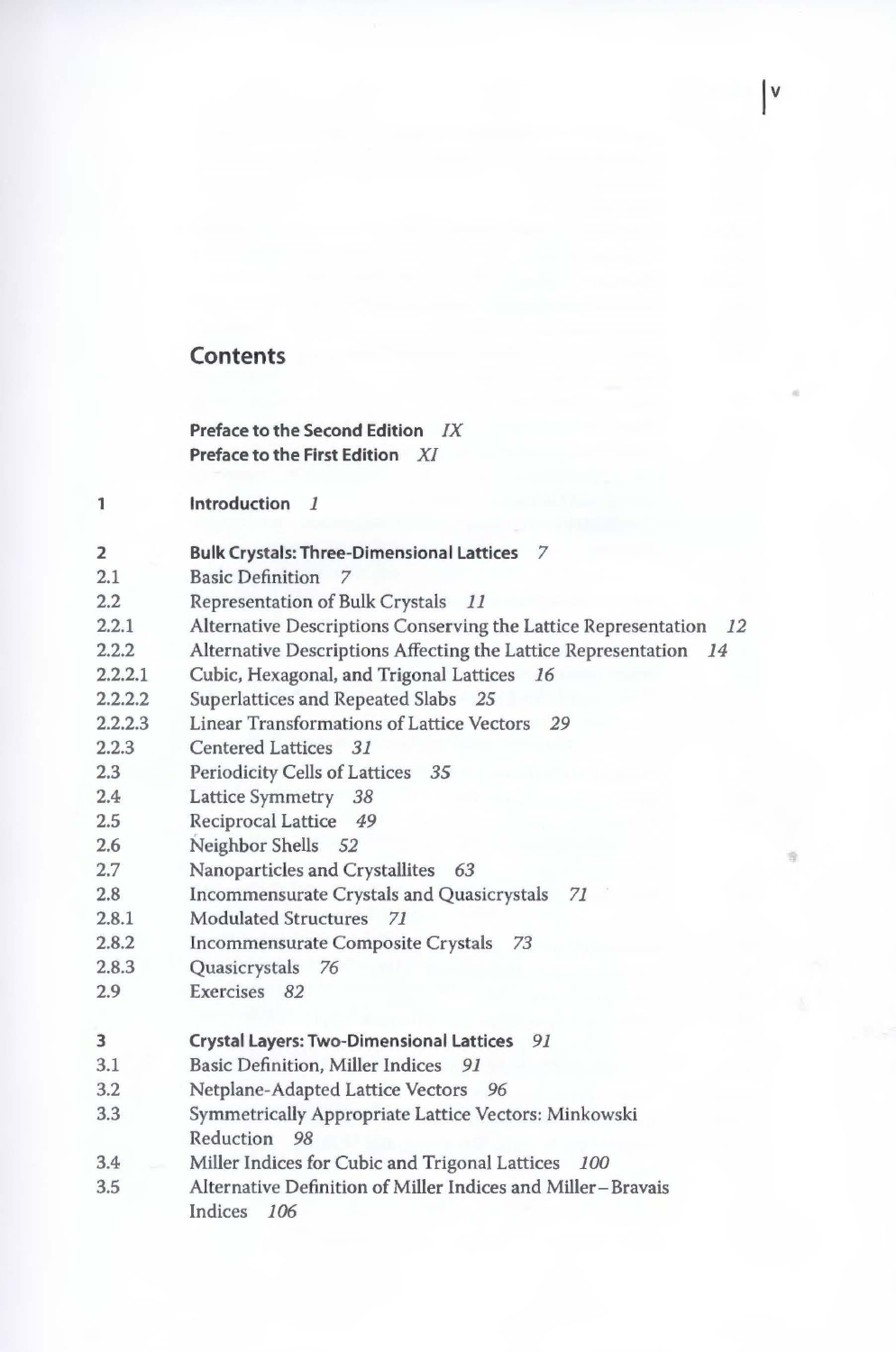| VI | Contents |                                                         |
|----|----------|---------------------------------------------------------|
|    | 3.6      | <b>Symmetry Properties of Netplanes</b><br>109          |
|    | 3.6.1    | Centered Netplanes 110                                  |
|    | 3.6.2    | Inversion<br>111                                        |
|    | 3.6.3    | Rotation<br>114                                         |
|    | 3.6.4    | Mirror Operation<br>119                                 |
|    | 3.6.5    | <b>Glide Reflection</b><br>131                          |
|    | 3.6.6    | Symmetry Groups 139                                     |
|    | 3.7      | Crystal Systems and Bravais Lattices in                 |
|    |          | Two Dimensions 144                                      |
|    | 3.8      | Crystallographic Classification of Netplanes            |
|    |          | and Monolayers<br>149                                   |
|    | 3.8.1    | <b>Oblique Netplanes</b><br>151                         |
|    | 3.8.2    | Primitive Rectangular Netplanes<br>151                  |
|    | 3.8.3    | Centered Rectangular Netplanes<br>155                   |
|    | 3.8.4    | Square Netplanes 157                                    |
|    | 3.8.5    | Hexagonal Netplanes 158                                 |
|    | 3.8.6    | Classification Overview 163                             |
|    | 3.9      | Exercises<br>164                                        |
|    | 4        | <b>Ideal Single Crystal Surfaces</b><br>169             |
|    | 4.1      | Basic Definition, Termination 169                       |
|    | 4.2      | Morphology of Surfaces, Stepped and Kinked Surfaces 175 |
|    | 4.3      | Miller Index Decomposition 178                          |
|    | 4.4      | Chiral and Achiral Surfaces<br>192                      |
|    | 4.5      | Exercises 204                                           |
|    | 5        | <b>Real Crystal Surfaces</b><br>209                     |
|    | 5.1      | Surface Relaxation<br>209                               |
|    | 5.2      | Surface Reconstruction 210                              |
|    | 5.3      | Growth Processes 222                                    |
|    | 5.4      | Faceting 226                                            |
|    | 5.5      | Exercises 231                                           |
|    | 6        | <b>Adsorbate Layers</b> 235                             |
|    | 6.1      | Definition and Classification<br>235                    |
|    | 6.2      | Adsorbate Sites 241                                     |
|    | 6.3      | Wood Notation of Surface Structure 251                  |
|    | 6.4      | High-Order Commensurate (HOC) Overlayers<br>258         |
|    | 6.5      | Interference Lattices 263                               |
|    | 6.5.1    | Basic Formalism 264                                     |
|    | 6.5.2    | Interference and Wood Notation<br>272                   |
|    | 6.5.3    | Anisotropic Scaling, Stretching, and Shifting<br>279    |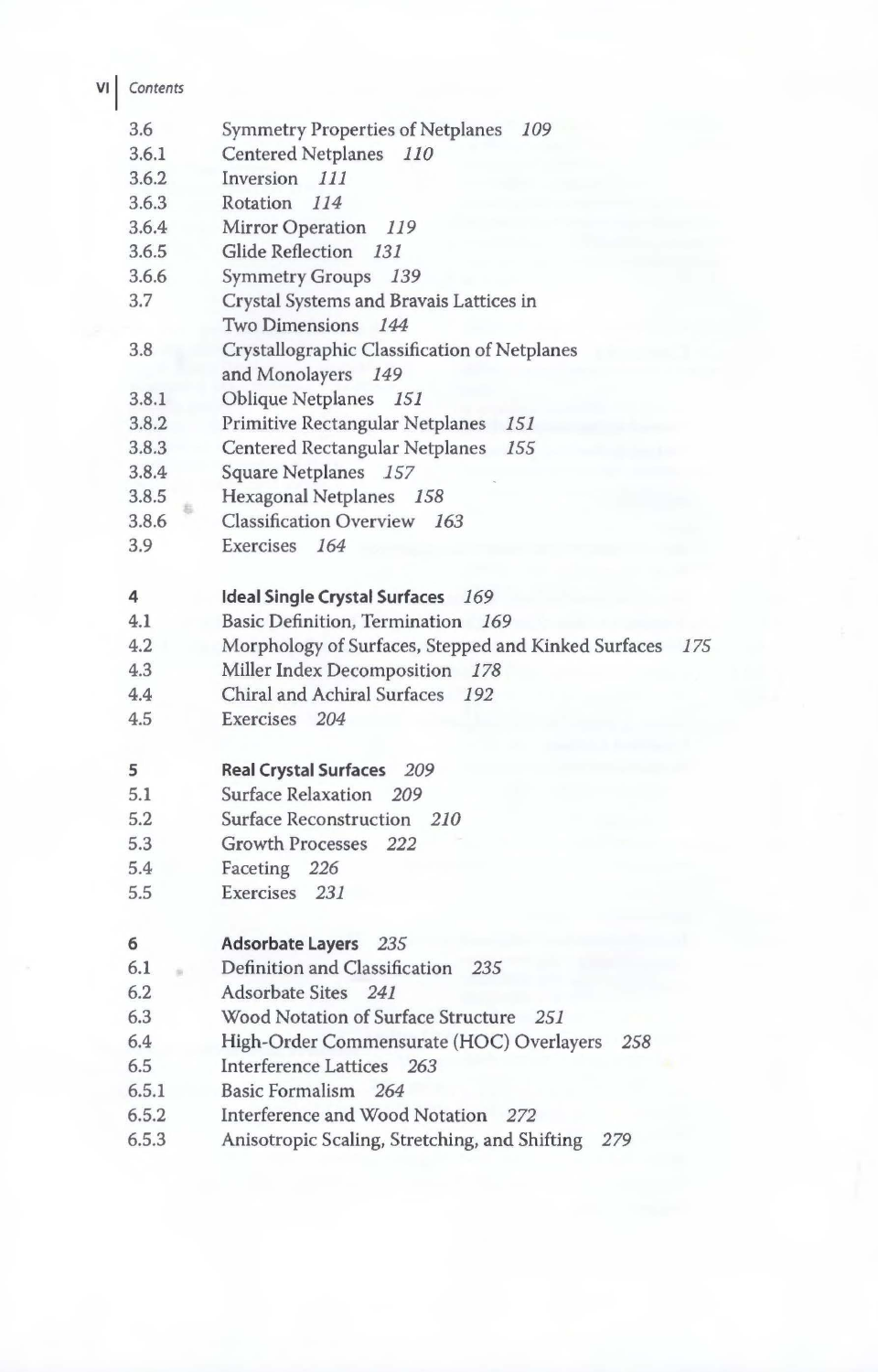- 6.6 Symmetry and Domain Formation *283*
- 6.7 Adsorption at Surfaces and Chirality 293
- 6.8 Exercises 299

# 7 Experimental Analysis of Real Crystal Surfaces *305*

- 7.1 Experimental Methods *305*
- 7.2 Surface Structure Compilations *306*
- 7.3 Database Formats for Surface and Nanostructures 311
- 7.4 Exercises *313*

#### 8 Nanotubes *315*

- 8.1 Basic Definition *315*
- 8.2 Nanotubes and Symmetry *319*
- 8.3 Complex Nanotubes *323*
- 8.4 Exercises *326*

## Appendix A: Sketches of High-Symmetry Adsorbate Sites 329

- A.1 Face-Centered Cubic (fcc) Surface Sites *330*
- A.2 Body-Centered Cubic (bcc) Surface Sites *338*
- A.3 Hexagonal Close-Packed (hcp) Surface Sites *342*
- A.4 Diamond Surface Sites *346*
- A.5 Zincblende Surface Sites 349

# Appendix B: Parameter Tables of Crystals *351*

# Appendix C: Mathematics of the Wood Notation *355*

- C.1 Basic Formalism and Examples *355*
- C.2 Wood-Representability *361*

#### Appendix D: Mathematics of the Minkowski Reduction 367

### Appendix E: Details of Number Theory *371*

- E.1 Basic Definitions and Functions *371*
- E.2 Euclid's Algorithm *376*
- E.3 Linear Diophantine Equations *377*
- E.4 Quadratic Diophantine Equations *380*
- E.5 Number Theory and 2 x 2 Matrices *386*

#### Appendix F: Details of Vector Calculus and Linear Algebra *391*

Appendix G: Details of Fourier Theory 395

Appendix H: List of Surface Web Sites *399*